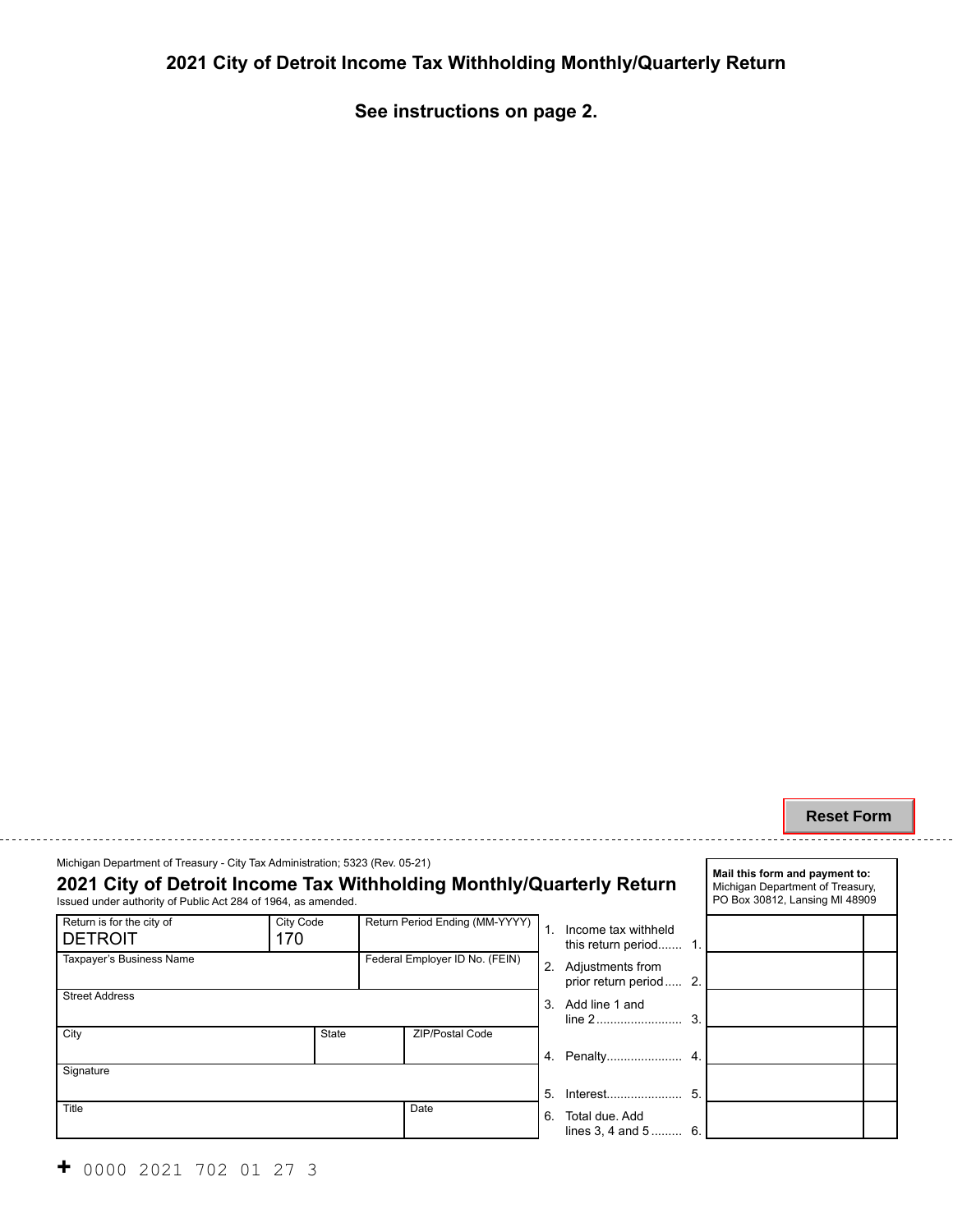## **Instructions for Form 5323 2021 City of Detroit Income Tax Withholding Monthly/Quarterly Return**

#### **Purpose**

The purpose of this form is for an employer to file a City of Detroit Income Tax Withholding return and make payments on behalf of an employee. This form is used to make either monthly or quarterly payments, as applicable.

**IMPORTANT:** See the 2021 City of Detroit Income Tax Withholding Guide available online at **<www.michigan.gov>/ citytax** for additional details on an employer's withholding obligations.

#### **Due Date**

 Employers are required to file a return on a monthly or quarterly basis, and may elect to make their payments electronically or by paper check. Employers filing a paper return and making a payment by paper check should include payment with the return. Employers filing electronic payments must also file a return. Employers choosing to e-file the return and make a payment by paper check should include payment with a *City of Detroit Income Tax Withholding E-file Payment Voucher* (Form 5322). See Form 5322 for additional instructions.

**Monthly returns:** The *City of Detroit Income Tax Withholding Monthly/Quarterly Return* (Form 5323) and payments (if applicable) are due on the 15th day of the month following the month in which the tax was withheld.

**Quarterly returns:** Form 5323 and payments (if applicable) are due on the 15th day of the month following each quarter. For the 2021 tax year, these due dates are April 15, July 15 and October 15, 2021, and January 15, 2022.

Monthly and Quarterly filers are also required to file the *City of Detroit Income Tax Withholding Annual Reconciliation Return* (Form 5321). See Form 5321 for additional instructions.

**NOTE FOR ALL TAXPAYERS:** If the taxpayer inserts a "0.00" (zero) on any line for reporting withholding tax, the taxpayer is certifying that no tax is owed for that period. If it is determined that tax is owed, the taxpayer will be liable for the deficiency as well as penalty and interest. Form 5323 **must be filed** even if there is no tax liability for the period.

If filing of City Withholding tax is no longer required, Form 5321 must be completed to discontinue. See Form 5321 for additional instructions.

#### **Electronic Filing**

Filing of tax returns and payments electronically is accurate, convenient and secure. E-file returns have significantly less chance of error and are processed faster than paper returns. When e-filing, do not mail a paper copy of Form 5323, unless requested by Treasury to do so.

Visit **<www.MIfastfile.org>** for more information.

#### **Line-by-Line Instructions**

select "Reports & Legal Resources." **Important Information for Completing Form 5323:** 

• When completing lines 1 though 6, enter amounts in dollars and cents (i.e., the dollar amount in the larger data field and cents in the smaller data field).

**• Lines 1, 3 and 6 MUST BE COMPLETED.** If there is no amount to report, enter "0" in the larger data field and "00" in the smaller data field. DO NOT LEAVE THESE LINES BLANK. Blank fields may delay processing of returns.

• Do not use a dash or any other mark to indicate no data. These lines must be completed with a numeral.

**Taxpayer's Business Name:** [The business name used here is the](www.michigan.gov/businesstaxes)  same name the taxpayer will use when filing the *City of Detroit Income Tax Withholding Annual Reconciliation* (Form 5321).

**Street Address:** All correspondence regarding this return will be mailed to the address provided on this return.

**Federal Employer Identification Number (FEIN):** The FEIN used here is the same name the taxpayer will use when filing the Form 5321. Do not write "SAME" or leave blank. Doing so may delay processing returns or correspondence.

**NOTE:** If the taxpayer does not have an FEIN, the taxpayer must obtain an FEIN before filing a City of Detroit Income Tax Withholding Return. Visit **<www.michigan.gov/businesstaxes>**  for information on obtaining an FEIN and to register a new business (located under "New Business Registration"). Returns received without a registered account number will not be processed until such time as a number is provided.

**Return Period Ending:** Enter the filing period this return is for.

**Line 1:** Enter the total City of Detroit income tax withheld for the return period. **THIS LINE MUST BE COMPLETED.**

**NOTE:** Form 5323 must be filed even if there is no tax liability for the period. If there is no tax liability due, enter "0.00"

**Line 2:** This line is used to correct errors made on prior monthly/quarterly returns for the current calendar year only.

• If intending to correct a previous period overpayment, write the number as a negative.

• If intending to correct a previous period underpayment, write the number as a positive.

**Line 3:** Add line 1 and lin[e 2 and enter here. If the res](www.michigan.gov/treasury)ult is negative, enter "0.00" and retain the difference in your records for an adjustment on the next Form 5323. **THIS LINE MUST BE COMPLETED.**

**Line 4 and Line 5:** How to compute penalty and interest:

• If submitting a payment after the due date, include the calculated penalty and interest in the payment amount. Penalty is 1% of the tax due and increases by an additional 1% per month or fraction thereof, to a maximum of 25%.

• Interest is charged daily using the average prime rate, plus 1 percent.

Interest rates are detailed online via Revenue Administrative *Lines not listed are explained on the form.* Bulletins. Go online to **<www.michigan.gov/treasury>** and